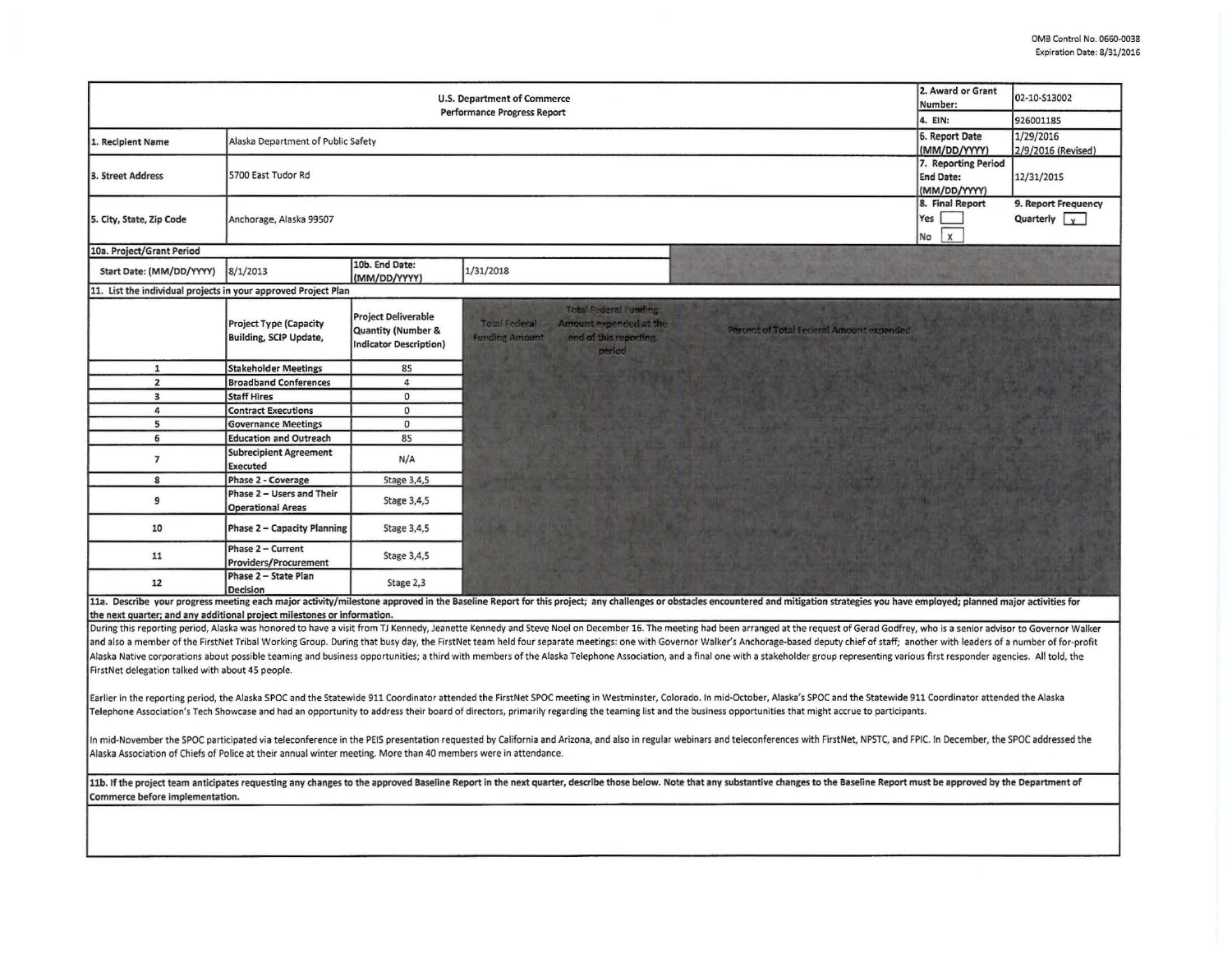llc. Provide anv other information that would be useful to NTIA as it assesses this project's progress.

11d. Describe any success stories or best practices you have identified. Please be as specific as possible.

12. Personnel<br>12a. If the project is not fully staffed, describe how any lack of staffing may impact the project's time line and when the project will be fully staffed.

| 12b. Staffing Table                                                                                                                   |                                                                                                                                                      |                                                                                                                                                                                                                                                                                                                                                                                                                                                                                                                                                                                                                                |                          |                      |                                      |                   |                 |                                                                 |                                          |
|---------------------------------------------------------------------------------------------------------------------------------------|------------------------------------------------------------------------------------------------------------------------------------------------------|--------------------------------------------------------------------------------------------------------------------------------------------------------------------------------------------------------------------------------------------------------------------------------------------------------------------------------------------------------------------------------------------------------------------------------------------------------------------------------------------------------------------------------------------------------------------------------------------------------------------------------|--------------------------|----------------------|--------------------------------------|-------------------|-----------------|-----------------------------------------------------------------|------------------------------------------|
| Job Title                                                                                                                             | FTE%                                                                                                                                                 | Project (s) Assigned                                                                                                                                                                                                                                                                                                                                                                                                                                                                                                                                                                                                           |                          |                      |                                      |                   |                 | Change                                                          |                                          |
| Deputy Director, Department<br>of Public Safety, Alaska State<br>Troopers - State Designated<br>Point of Contact                      | $\Omega$                                                                                                                                             | Alaska State Point of Contact / Grant Program Manager (Non-Federal in-kind match): The Grant Program Manager will provide oversight for the SLIGP<br>grant, ensuring that all activities are completed on time and within budget. The Grant Program Manager will be the primary point of contact for<br>consultation with FirstNet, and will work to create the State's governance structure through a series of meetings, conferences and facilitation by<br>professional consultants to establish governance structure for the Statewide Interoperable Governing Body (SIGB), and assist in Project Management<br>activities |                          |                      |                                      |                   |                 | Individual left position -<br>no replacement as of<br>this time |                                          |
| <b>Telecommunications Special</b><br>Projects Administrator,<br>Department of Administration,<br>Division of Enterprise<br>Technology | 0                                                                                                                                                    | Telecom Special Projects Administrator (TSPA), Department of Administration, Enterprise Technology Services (Non-Federal in-kind match): The TSPA will<br>be the technical lead for all aspects of SLIGP grant activities                                                                                                                                                                                                                                                                                                                                                                                                      |                          |                      |                                      |                   |                 | Individual left position -<br>no replacement as of<br>this time |                                          |
| Interpoerable Communications<br>Manager, Department of Public<br>Safety                                                               | 60                                                                                                                                                   | Alaska State Point of Contact / Grant Program Manager: The Grant Program Manager will provide oversight for the SLIGP grant, ensuring that all activities<br>are completed on time and within budget. The Grant Program Manager will be the primary point of contact for consultation with FirstNet, and will work to<br>No Change<br>create the State's governance structure through a series of meetings, conferences and facilitation by professional consultants to establish governance<br>structure for the Statewide Interoperable Governing Body (SIGB), and assist in Project Management activities                   |                          |                      |                                      |                   |                 |                                                                 |                                          |
| Statewide 9-1-1 Coordinator                                                                                                           | 25                                                                                                                                                   | The Statewide 911 Coordinator will work with the Program Manager and to execute the project plan, assist in outreach and training, and assist with the<br>creation of the Governance Structure.                                                                                                                                                                                                                                                                                                                                                                                                                                |                          |                      |                                      |                   |                 | No Change                                                       |                                          |
|                                                                                                                                       |                                                                                                                                                      |                                                                                                                                                                                                                                                                                                                                                                                                                                                                                                                                                                                                                                |                          |                      |                                      |                   |                 |                                                                 |                                          |
| 13. Subcontracts (Vendors and/or Subrecipients)                                                                                       |                                                                                                                                                      |                                                                                                                                                                                                                                                                                                                                                                                                                                                                                                                                                                                                                                |                          |                      |                                      |                   |                 |                                                                 |                                          |
| 13a. Subcontracts Table - Include all subcontractors. The totals from this table must equal the "Subcontracts Total" in Question 14f. |                                                                                                                                                      |                                                                                                                                                                                                                                                                                                                                                                                                                                                                                                                                                                                                                                |                          |                      |                                      |                   |                 |                                                                 |                                          |
| Name                                                                                                                                  | <b>Subcontract Purpose</b>                                                                                                                           |                                                                                                                                                                                                                                                                                                                                                                                                                                                                                                                                                                                                                                | Type<br>(Vendor/Subrec.) | RFP/RFQ Issued (Y/N) | Contract<br><b>Executed</b><br>(Y/N) | <b>Start Date</b> | <b>End Date</b> | <b>Total Federal Funds</b><br>Allocated                         | <b>Total Matching Funds</b><br>Allocated |
| TBD                                                                                                                                   | Project Management: Track and manage all aspects of<br>the project                                                                                   |                                                                                                                                                                                                                                                                                                                                                                                                                                                                                                                                                                                                                                | Vendor                   | N                    | N                                    | n/a               | 1/31/2018       | \$459,000.00                                                    | \$0.00                                   |
| <b>TBD</b>                                                                                                                            | Outreach Coordinator: Focusing on Education and<br>Outreach for Public Safety Entities                                                               |                                                                                                                                                                                                                                                                                                                                                                                                                                                                                                                                                                                                                                | Vendor                   | N                    | N                                    | n/a               | 1/31/2018       | \$137,700.00                                                    | \$0.00                                   |
| TBD                                                                                                                                   | Website Development & Maintenance: Create and<br>maintain a website for the purpose of public<br>awareness and education on the PSBN                 |                                                                                                                                                                                                                                                                                                                                                                                                                                                                                                                                                                                                                                | Vendor                   | N                    | N                                    | n/a               | 1/31/2018       | \$402,300.00                                                    | \$0.00                                   |
| <b>TBD</b>                                                                                                                            | (Phase II) Data Collection: Gather information about<br>existing infrastructure, potential users, and other<br>information as requested by FirstNet. |                                                                                                                                                                                                                                                                                                                                                                                                                                                                                                                                                                                                                                | Vendor                   | N                    | И                                    | n/a               | 1/31/2018       | \$648,000.00                                                    | \$0.00                                   |
|                                                                                                                                       |                                                                                                                                                      |                                                                                                                                                                                                                                                                                                                                                                                                                                                                                                                                                                                                                                |                          |                      |                                      |                   |                 |                                                                 |                                          |
| 13b. Describe any challenges encountered with vendors and/or subrecipients.                                                           |                                                                                                                                                      |                                                                                                                                                                                                                                                                                                                                                                                                                                                                                                                                                                                                                                |                          |                      |                                      |                   |                 |                                                                 |                                          |
| None                                                                                                                                  |                                                                                                                                                      |                                                                                                                                                                                                                                                                                                                                                                                                                                                                                                                                                                                                                                |                          |                      |                                      |                   |                 |                                                                 |                                          |